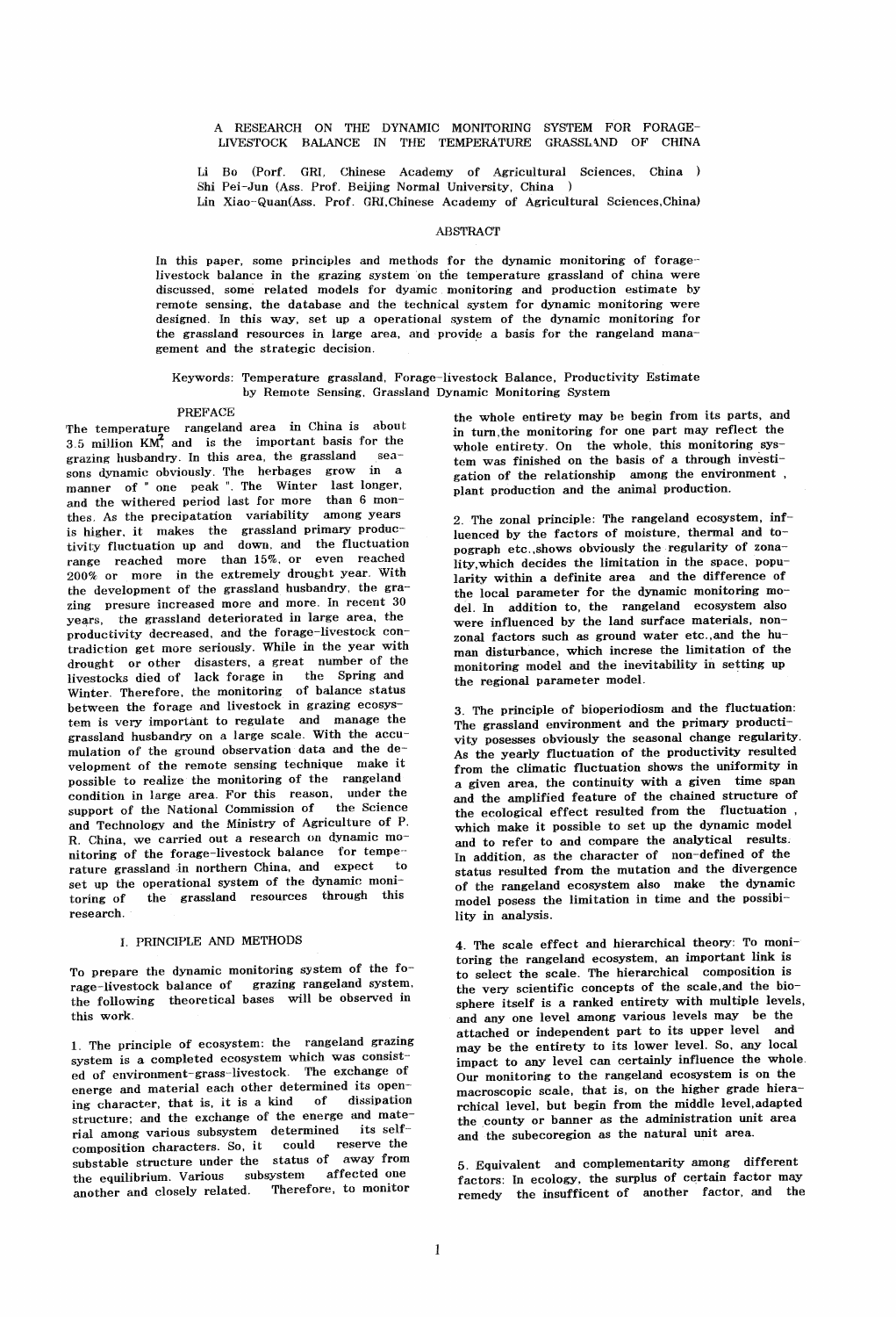different things may posses the equivalance. In the rangeland monitoring, the amount of the biomass may be expressed by the spectrum value, and as the fog overcasting, any part of surface where lack of spectrum value may be replaced with the geographical model, so; a set of completed data for the same time span in a large area also may be derived. Under the directions of the above principles, we adapted the technical thread by combining the ground investigation, statistical data and the remote sensing data, combining the geographical model, remote sen- .sing model and the biological moel, and combining the digital output and the image output, and adapted the methods of entirety designing and preparing respectively .

# II. THE MONITORING INFORMATION AND THE DATA **BASE**

1. The information types: This monitoring system is a kind of GIS. Its monitoring information includes three categories: attribute information(statistics information) , thematic information and the remote sensing information.

(1). Attribute information: includes climatic data, disaster statistics, livestock husbandry statistical data, ground investigation and the observed data, population and the social and economy statistics data etc.

(2). Thematic information: The thematic information may express the spacial pattern, including the information maps of natural unit and the administration unit, such as landform map, administration regional map, land use map, rangeland-types map, ecological regionalization map etc...

(3). Remote sensing information: The main information sources are the information from NOAA-AVHRR, GMS, FengYun-I satellite and the Landsat.

2. The Data Structure:The above-information can be divided into historic and. real-time information according to the time axle, and these information can be sum up a kind of three-dimision information space by complex the above-information with the geographic space.(as shown in the following FIG.I).



The above information space can be defined as follows:



# h: altitude

Attribution: A =  $\pi_{k \neq i}^{\mathsf{P}}$  <attribution K, value types K > The database structure can be defined as:<br>  $D = \frac{m}{1!} \frac{m}{1!} \frac{d}{dt} \langle Ti, \langle Sj_i \rangle \langle$  attribution" value types k">>>

- The data record can be defined as:<br>  $R = \frac{R}{R} \prod_{i=1}^{m}$  <value i, value i, value k >>>
- i j K
- III. THE DYNAMIC MONITORING MODEL

In setting up the dynamic monitoring system of the forage-livestock balance, the model play a very important role. Because the model is the tools for information analysis, and also the basis for setting up operational monitoring system. In this monitoring ·system, several types of the model are to be used as the following:

1. The geographical model for grassland productivity estimate(climatic model):

 $W = f ( P \cdot , T , L, H)$ 

 $P = f (\lambda, \phi, h)$ 

 $Tj = f (\lambda, \phi, h)$ 

 $Tp = f(\lambda, \phi, h)$ 

Where, W : above-ground biomass

- P : rainfull during the growing seasons Tj: accumulation temperature  $(>10^{\circ}C)$  during
	- the growing seasons Tp: the sum of month mean temperature
		- during the growing seasons
	- 7\..: latitude
	- d: logitude
	- h: altitude
	- L: soil status
	- H: man management level

When given the soil status (L) and the man management levels (H), then:

- $Wj = f(P, Tj)$
- $Wp = f (P, Tp)$

2. The optical model for grassland productivity estimate ( remote sensing model )

- Ground determination:
	- $gi = fi (ch1, ch2)$
	- $Wg = fi ( gi )$
- Where:  $i=1,2$ , two kinds of calculating model.
	- ch1: the channel 1 of the ground determinating optical spectrum
		- ch2: the channel 2 of the ground determinating optical spectrum
		- gi: vegetation index of the optical spectrum of the ground determinated according to the ith calculating model.
		- Wg: ground investigation grassland production

The corresponding model of the remote sensing optical spectrum:

 $Gi = f(gi)$ 

Where, Gi: vegetation index of satellite remote sensing according to the ith calculating model

The production-estimate model of remote sensing:  $Ws = fi$  (Gi)

Where: Ws is the grassland production by remote sensing according to the ith calculating model.

The model test: using the statistical-test methods,  $P < 0.05$ .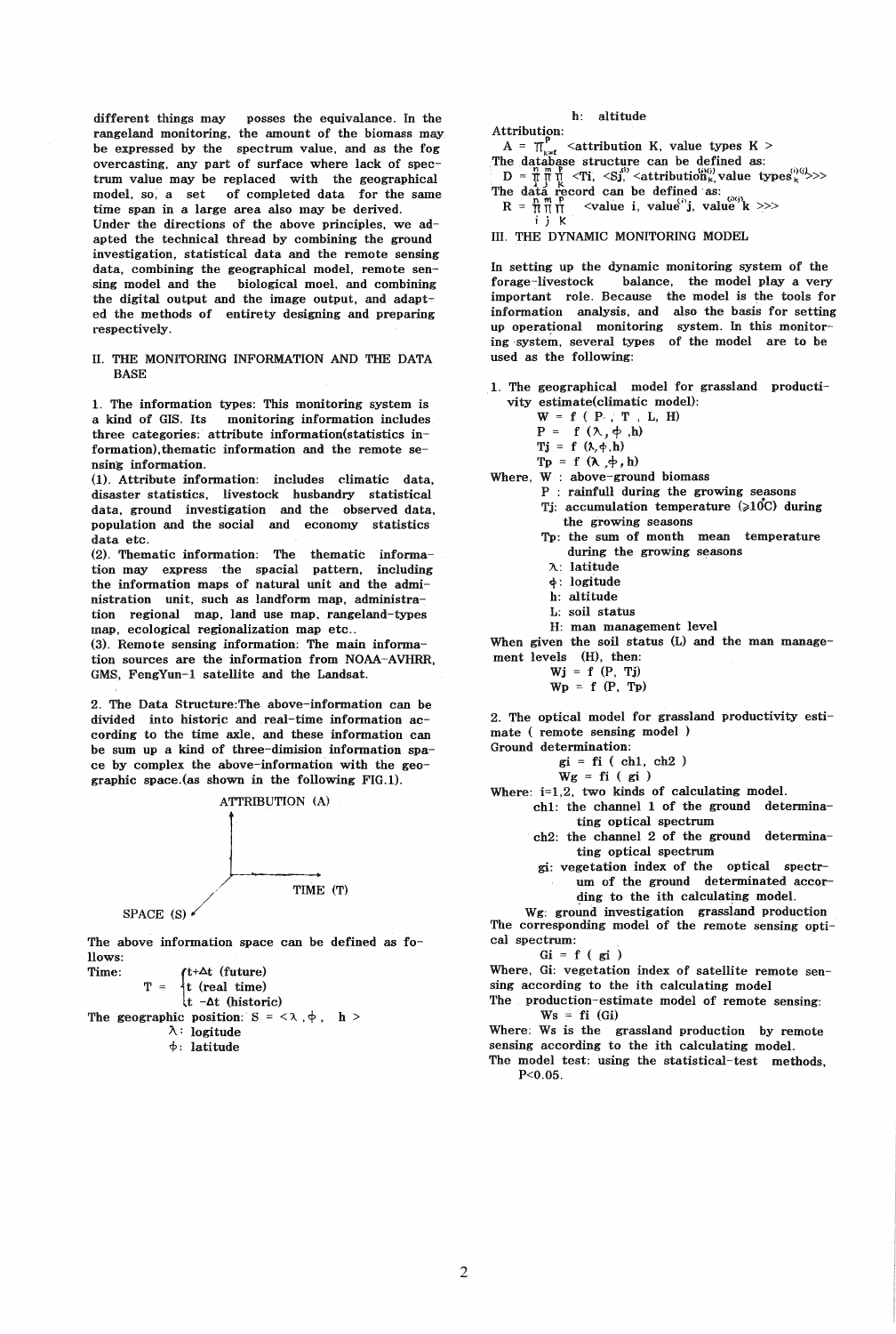3. The comprehensive model of the grassland production estimate

The geographical model, as a reflection of mean status of the grassland productivity, could not sufficiently express the influences of non-zonal factors, and the remote sensing model is easy to be influenecd by the meteological factor, plant life-form and the vegetation coverage etc. While combine these two aspects, the precision of production estimate can be lifted, and conform to the demand for setting up the operational dynamic monitoring system. The comprehensive assessing model can be expressed in the following concept equation:

 $P = a Wg + a Ws$ 

Where: a and a are weighted coefficient.

4. The grassland utilization model

In order to calculate the balance between forage and livestock, it needs to reckon the available part of the grassland biomass, which were different in terms of livestock types, grassland types and the utilization seasons. The model concepts can be expressed in equation:

 $U = f(Si, Ai, Wi, U (max))$ 

- Where U: The utilization ratio by  $j$  animal to  $i$  type of grassland in the given time.
	- gi: area of i type of grassland.
	- Aj: number of j animal.
	- t: season or time .
	- Wi: aboe-ground biomass of i grassland in the given time.
	- U (max): maxmum utilization ratio of j animal to i type grassland.
- '5. Model of balance between forage and livestock  $B = f ( W, R, t ) - ( U, A, t )$
- Where, B: balance between forage and livestock
	- W: grass production<br>R: regrowth inten
	- intensity of the herbages U: utilization amount of the herbage by herbivore
	- A: number of the herbivores
	- t: time

6. the complex calculating model of the multiple information

The model-chains mould in the processing of the multiple information

- 7. System management and the control pattern
- (1) operation commands system
- (2) system dynamic monitoring
- (3) system modelling
- (4) the correction of the variables and the parameter
- 8. System intelligent model
- (1) auto-distinguishing expert system
- (2) the grassland environment quality and suitability evaluating expert system
- (3) the grassland water and soil conservation expert system

## IV. THE TECHNICAL SYSTEM OF THE DYNAMIC MONITORING

The structure of the monitoring 'system of foragelivestock balance for the temperature grassand is as Fig. 2.



Fig.2 The technical system of the dynamic monitoring

In this structure diagram, the fat fold line represents the command flow, the thin line represents the data flow. The square fram represents the functioning models and the buffer-shaped represets the database or analytical tool box.

1. The command control center

The system operation was controled and operated by the command center. it determined the commands flow for the goal analysis according to the received tasks, and realize the operation and control for various subsYstem, and in the same time, undertake the task of monitoring, recording and revising for the system operation status. It was realized by adapting the man-machine dialogue medium with sensitively and conveniently and the computer network system.

2. The information extracting subsystem: In terms of sources, forms and extracting method, the information can be divided into three parts:

(1). The information of ground monitoring: The ground monitoring include meteological observation, phenological observation, productivity assessment, ecological environment monitoring ( land sandification, deterioration, water and soil erosion, moisture change etc. ), resources utilization status monitoring, disasters monitoring etc..

(2). Statistical data and the thematic map: The thematic map mainly includes: administration regionalization map, grassiand types map, ecological regionalization map, landuse map, landform map etc.